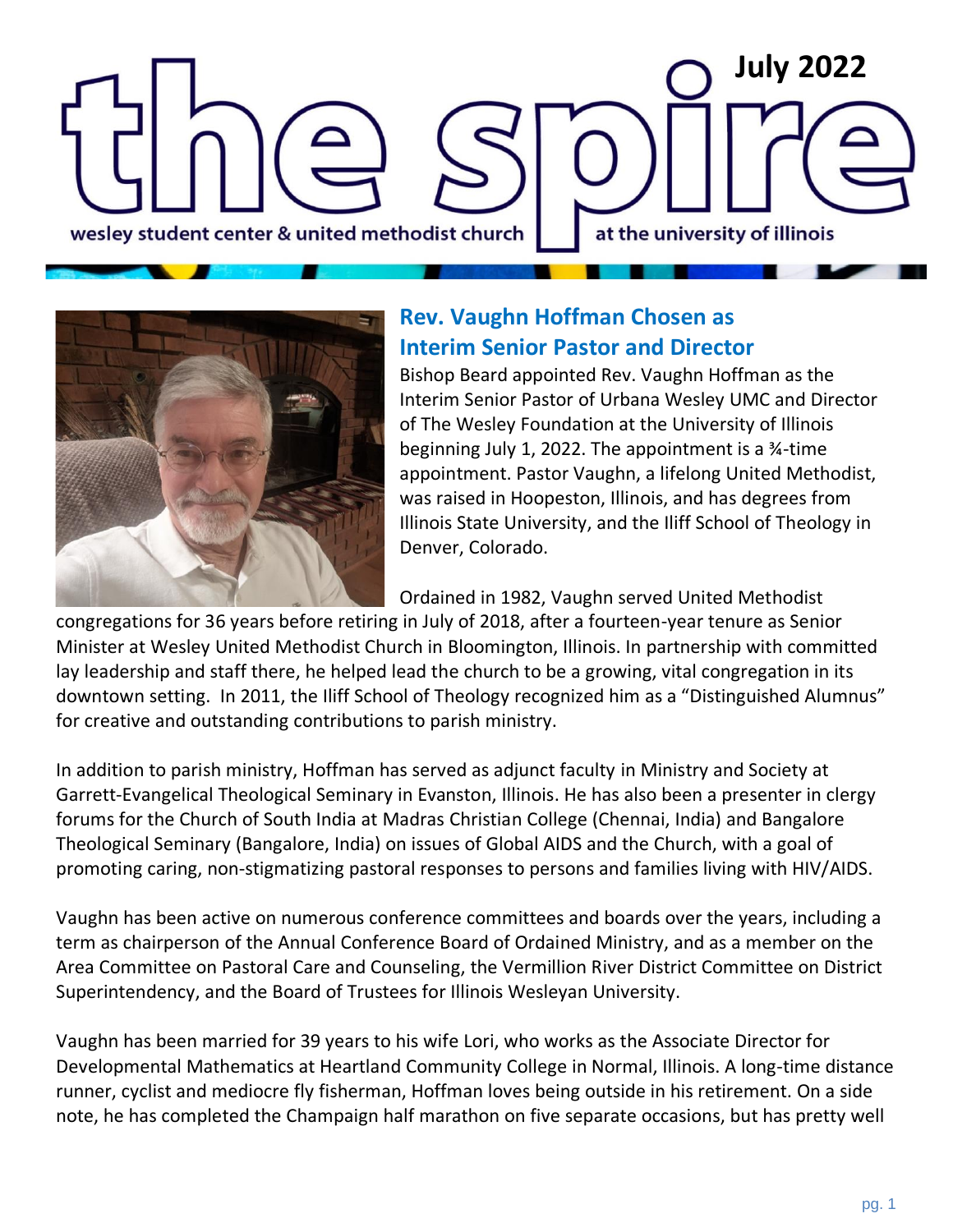hung up his racing shoes, and now prefers a slower pace with an expresso and scone after the run is over!

#### **Special Combined Worship Services for July**

During the month of July, Wesley will once again celebrate music and the gifts of our congregation through our worship services! We'll meet together for one combined service at 9:30 a.m. in the Sanctuary each Sunday. As usual, services will be livestreamed and recorded so that those who wish to may join us for online worship.

- On July 3, Wesley's praise band will help lead our worship, complete with favorite music from the contemporary service, as we welcome interim pastor, Rev. Vaughn Hoffman.
- On July 10, we look forward to an annual favorite our Jazz Worship Service led by Dr. Barrington Coleman, with special guests from the university and community.
- On July 17, we will enjoy a hymn sing as we welcome guest preacher, Rev. Dr. James Fielder. If you would like to request your favorite hymn, please contact Pastor Jess [\(jesslecrone@wesleyui.org\)](mailto:jesslecrone@wesleyui.org) by July 12.
- On July 24, we will celebrate all the gifts of our congregation with Wesley's Got Talent, including those of our guest preacher, Rev. Ann Spurgeon. If you have a talent you'd like to share (singing, playing an instrument, reading your own or someone else's poetry, etc.) as an individual, duo, or family, please contact Pastor Jess by July 19 to share what you would like to contribute.
- On July 31, we will conclude our month of music with a Celtic worship service, featuring Celtic harpist Julia Kay Jamieson.

We are looking forward to these special services and hope that you will join us in person or online and invite someone you know to share in these times of celebrating our gifts and making a joyful noise!

#### **Discipleship and Family Ministries Fellowship Outings Coming Soon**

The Discipleship and Family Ministries Team is having a great time hosting our monthly fellowship outings! If you haven't had a chance to join us, we have opportunities planned for the rest of the summer and into the fall. All are welcome – and feel free to invite a friend!

- Friday, July 29, we will gather at Hessel Park for their Friday Night Flix Viva Las Vegas! The movie begins at dusk and food trucks will be available on-site for snacks.
- Saturday, August 13, we will be back at Urbana's Market at the Square for coffee and conversation. We will gather at 9:00–look for us at one of the tables near the food trucks!
- In September, we will gather around the fire pit at Wesley for s'mores! Date and time TBA keep an eye on the Wesley Weekly and the Spire for updates.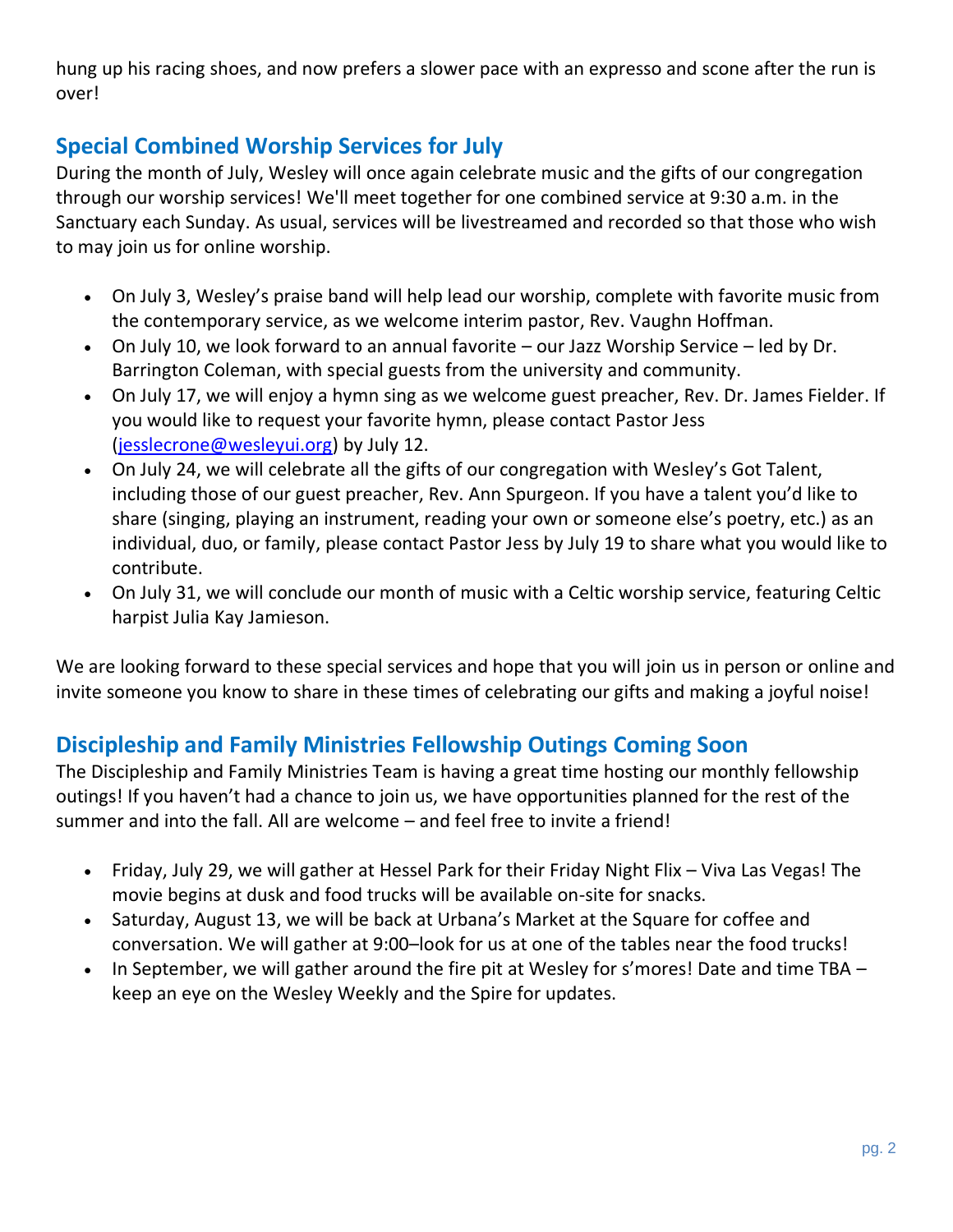#### **Parting Words from Rev. Dan King Crede**

Dear Friends,

As I leave Wesley I want to remind you of a few things.

First, it is United Methodist protocol that when pastors leave the church, they are not allowed back for at least one year. I cannot perform weddings, funerals or memorial services, or do hospital calls for anyone in the Wesley family. This allows the new Senior Pastor/Director to develop relationships with you.

Second, Rev. Vaughn Hoffman will begin as interim Senior Pastor/Director on July 1. Vaughn is an excellent pastor, administrator, and preacher. He has agreed to bridge the gap between my leaving and the appointment of a new permanent Senior Pastor/Director. You will be in good hands with Vaughn, Jess, and Julie.

Third, keep this perspective in mind. Very few of Wesley's previous pastors knew how to handle everything with the Church and Foundation before they came. Paul Unger in his sermon at Wesley last Fall, shared how difficult it sometimes was for him to know what to do while he was pastor here.

Miley Palmer once shared that he hoped he had not made mistakes that had done damage for subsequent pastors. Paul Burt had no idea how to handle a Church and Foundation when the Depression hit a few months after he arrived in 1929. Along with dozens of Wesley people they figured it out.

I worked alongside Howard White for seven years so I was at least familiar with some of the intricacies when I became Senior Pastor/Director. We've grown close to each other and accustomed to doing things a certain way. But there are other ways to do the work of God at Wesley. It will take a little while for the new Senior Pastor/Director to get their bearings. But with your support and patience, they will become a leader you can trust.

Finally, I could not have done this without you. Everything that has been a success at Wesley has been because there has been a team of people sharing ideas and believing that there is hope for the future.

Thank you for allowing me to grow and serve among you. These have been exciting years with all kinds of new endeavors to bring God's love to the campus, community, and world. It has been a blessing to be your pastor and I am excited to see how Wesley's ministries continue to flourish into the future.

Yours in Christ's service,

Dan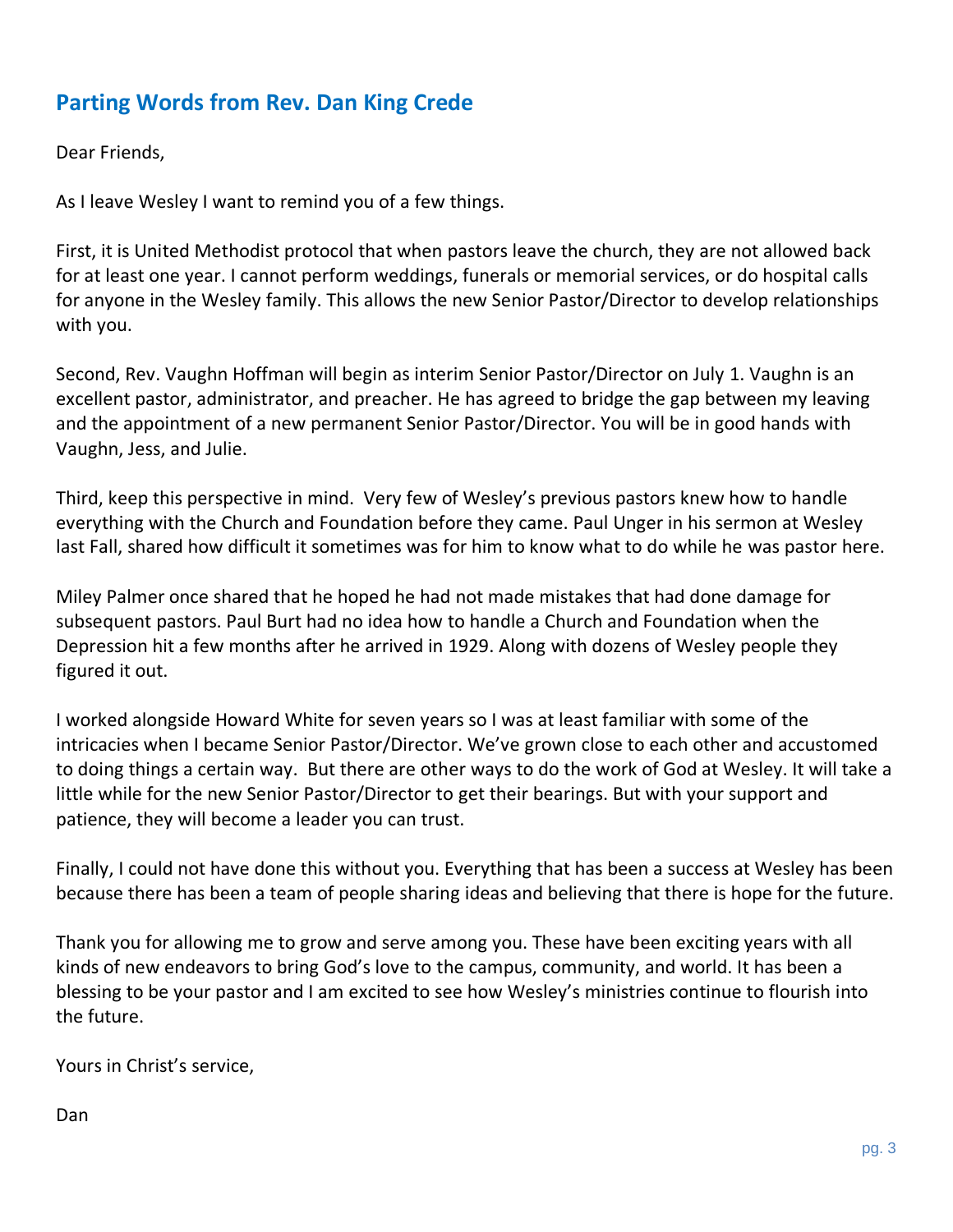

#### **SAM Team Supports Champaign-Urbana's Immigration Emergency Assistance Fund**

Wesley's SAM team encourages the congregation to join in supporting Immigration Services of Champaign-Urbana's (ISCU's) Immigrant Emergency

Assistance Fund, an account set up to meet emergent needs faced by immigrant families new to the community. The fund is a supported by ISCU, Bend the Arc of CU, the Immigrant Justice Task Force of the UUUC Church, and the CU Immigration Forum, and ISCU explains that the organizations "come together to provide financial assistance for immigrants facing an urgent need not related to the pandemic, and usually in excess of each individual organization's quick financial response capacity."

The SAM team is contributing \$1000 to this fund and encourages you to join us in supporting this cause on Sundays in July. ISCU's VP, Mike Folk, will join Wesley during Coffee Hour on July 10 to answer questions and provide further information to those interested.More information about ISCU, this fund, and other ways to support ISCU can be found at [https://www.isc-u.org/.](https://linkprotect.cudasvc.com/url?a=https%3a%2f%2fwww.isc-u.org%2f&c=E,1,WqjPOFC33MboIsuDRCukwLJgV2hsaCslJ2nhvnKoP0SPFFEvEU5N9djThjCvGsO8LVRp8u1RWDyB3zH0Tco5h9Dr1eteXAUqKc3gG8KqtAYFZzViXgw6QI-kF2s,&typo=1)

# campus ministry

#### **Queer Space Summer Book Club**

We invite students and young adults who identify as LGBTQIA2S+ to join us for a monthly book club this summer! Dates, plans, and books are still being decided, but we'll post information in the Wesley Weekly and on our social media soon. For questions, or to get the Zoom link for our gatherings, please contact our Queer Space leader, Liz Martin, at [lmartin@wesleyui.org.](mailto:lmartin@wesleyui.org)

#### **Connect with Campus Ministry**

The Wesley Student Center will take a break from most programming this summer to focus on preparing for the fall semester and refreshing our spaces. To find out what we're planning for the beginning of the academic year, and to stay updated on all things Wesley, check our Facebook pages [\(Wesley Student Center,](https://www.facebook.com/wesleyuiuc/) [Etc. Coffeehouse,](https://www.facebook.com/EtcCoffeehouse/) [Wesley Grad Students\)](http://facebook.com/wesleygradstudents/?ref=bookmarks) or sign up for the student e-newsletter at [uiucwesley.org.](http://uiucwesley.org/) We look forward to seeing you when we gather back together in August!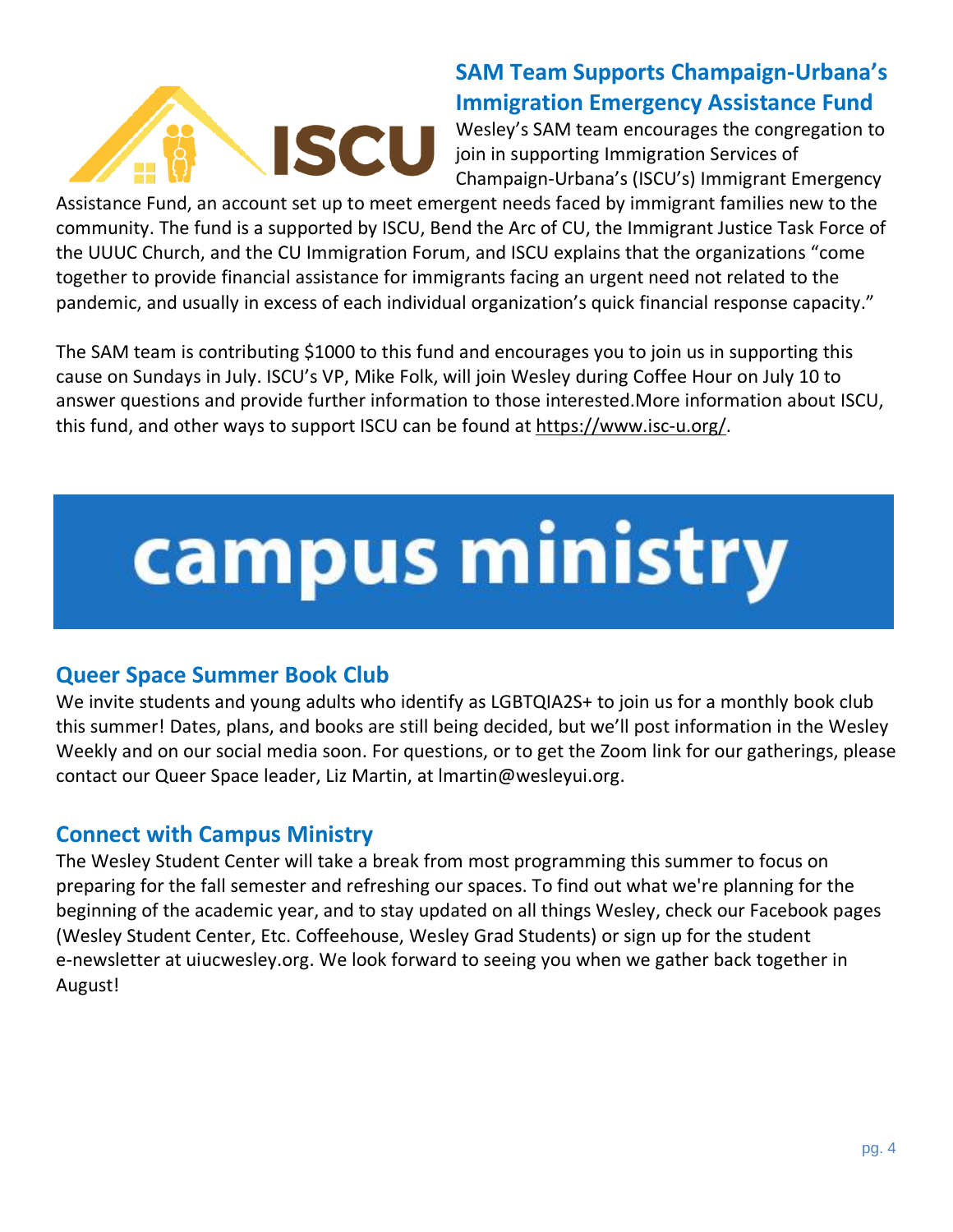### **Education**

#### **No Sunday School for Children in July**

There will be no Sunday School for children beginning July 3<sup>rd</sup>. Enjoy your Summer Break! The nursery will continue to offer childcare for children ages 0-3 years old during our single 9:30 worship service, beginning at 9:15 on Sunday mornings until the conclusion of the service. Masks are required for all adults when in the nursery, and children's temperatures will be checked upon arrival.

#### **"Fire Around the Fire" Summer Bible Study for Youth**

Every Sunday June 26-July 31 from 6:30-8:00pm by the fire pit in the Food Pantry Garden, Youth ages 11 and up will enjoy an informal meal together, some s'mores, and fellowship outdoors, weather permitting, followed by an original Bible Study around our "fire" theme, written and led by Pastor Jess LeCrone. Each session will stand alone, so you do not need to stress about summer commitments – come join us when you can! E-mail Pastor Jess [\(jesslecrone@wesleyui.org\)](mailto:jesslecrone@wesleyui.org) or Ms. Liz [\(lmartin@wesleyui.org](mailto:lmartin@wesleyui.org)) if you have questions, or to let us know that you're bringing friends by THURSDAY NIGHT that week so we can plan for extra food!

#### **VBS Survey**

Check your e-mail for a survey about your participation in Vacation Bible School this year – your feedback helps us make our programs better serve your family!

#### **Want to play with the Praise Team?**

If you're interested in singing or playing an instrument with the Praise Team during the 11:15 Contemporary Worship Service on Sunday mornings starting in August, reach out to Liz Martin [\(LMartin@wesleyui.org\)](mailto:LMartin@wesleyui.org).

#### **Thank you VBS Volunteers!**

Extra special thank-you to everyone who pitched in to make our Food Truck Party Vacation Bible School possible last month! Our fifteen young chefs were all promoted to top chef by the end of the three days, and we all learned so much about how God provides for our needs while we work as God's hands and feet to serve the needs of others.

Thank you to the entire Education Committee, including Liz Martin, Barb Hughes, Melody Neumann, Steve Herriott, and Emily Lux.



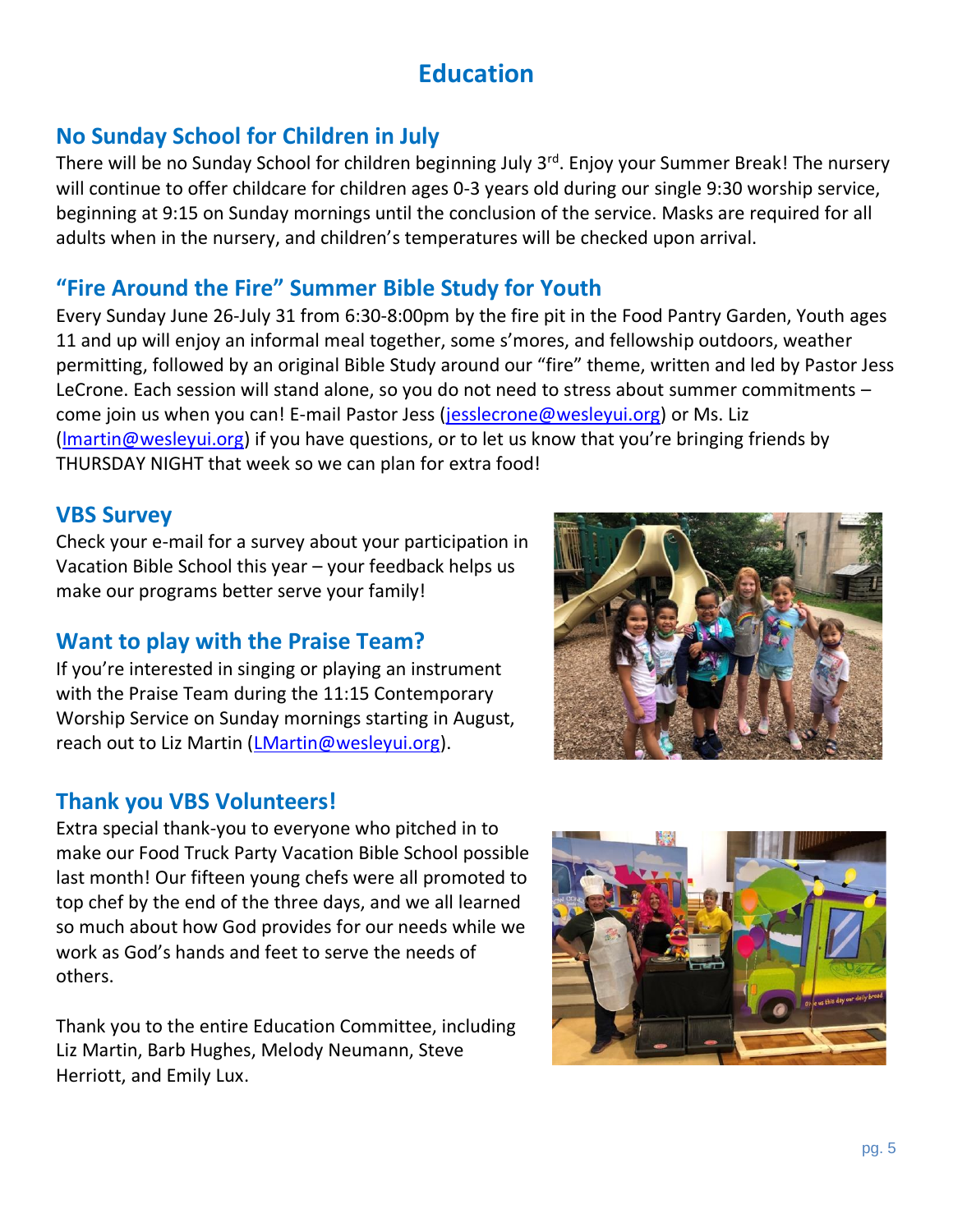

Plus hands-on help from Pastor Jess LeCrone, Dawn Longfellow, Diana Herriott, Sharron Mies, Faith Young, Marilyn DeJong, Brad Neumann, Kristen Dean-Grossman, Jeff Decker, Ed Friedl, Tevin West, and Tom from Dave's Dogs.

We couldn't have made it happen without extra support from Wesley staff members Richard and Elizabeth Young, Jermel Hutchison, Qutey Sayles, Meg Cole, Morgan Steinman, Sally Mundy, Rev. Dan King Crede, Rev. Julie Dowler, & Donna Giffen. It truly takes a village, and we're so blessed to have you all!

#### **Announcements:**

Sympathy to Edith & John Terwilliger at the death of their son, John Richard Terwilliger, who passed away Friday, May 13<sup>th</sup> at the age of 64. He lived in Danville. IL. A Celebration of life was held for John Richard, on Thursday, May 26<sup>th,</sup> in the Watseka Lounge with Rev. Dan King Crede officiating. Cards may be sent to Edie & John at 2008 Arthur Avenue, Charleston, IL 61920.

Sympathy to the children and families of long-time Wesley Member, Robert (Bob) Bender, who passed away on Wednesday, May 25<sup>th</sup>. He lived in Urbana. A Celebration of Life service was held for Bob on Monday, May 30<sup>th</sup> in the Sanctuary with Rev. Dan King Crede officiating. Cards may be sent Karen Bender, 3801 Farhills Drive, Champaign, IL 61822

Sympathy to Elissa and Chad Harrison and family at the death of their daughter, Lydia Josephine Davidsmeier on Thursday, May 19<sup>th</sup> at the age of 21. Lydia was a UI Sophomore and one of our students here at Wesley. Cards may be send to Lydia's family at 17424 Chandlerville Road, Virginia IL 62691

Sympathy to the family of Leah Pogemiller who passed away on Tuesday, May  $31<sup>st</sup>$  at the age of 62. A Memorial Service was held on Wednesday, June 15<sup>th</sup> in Wesley Sanctuary with Revs. Dan & Gay King Crede officiating. You may send cards to Leah's sister, Gail & husband, Bob Stewart, at 26220 W Leslie Drive, Channahon, IL 60410

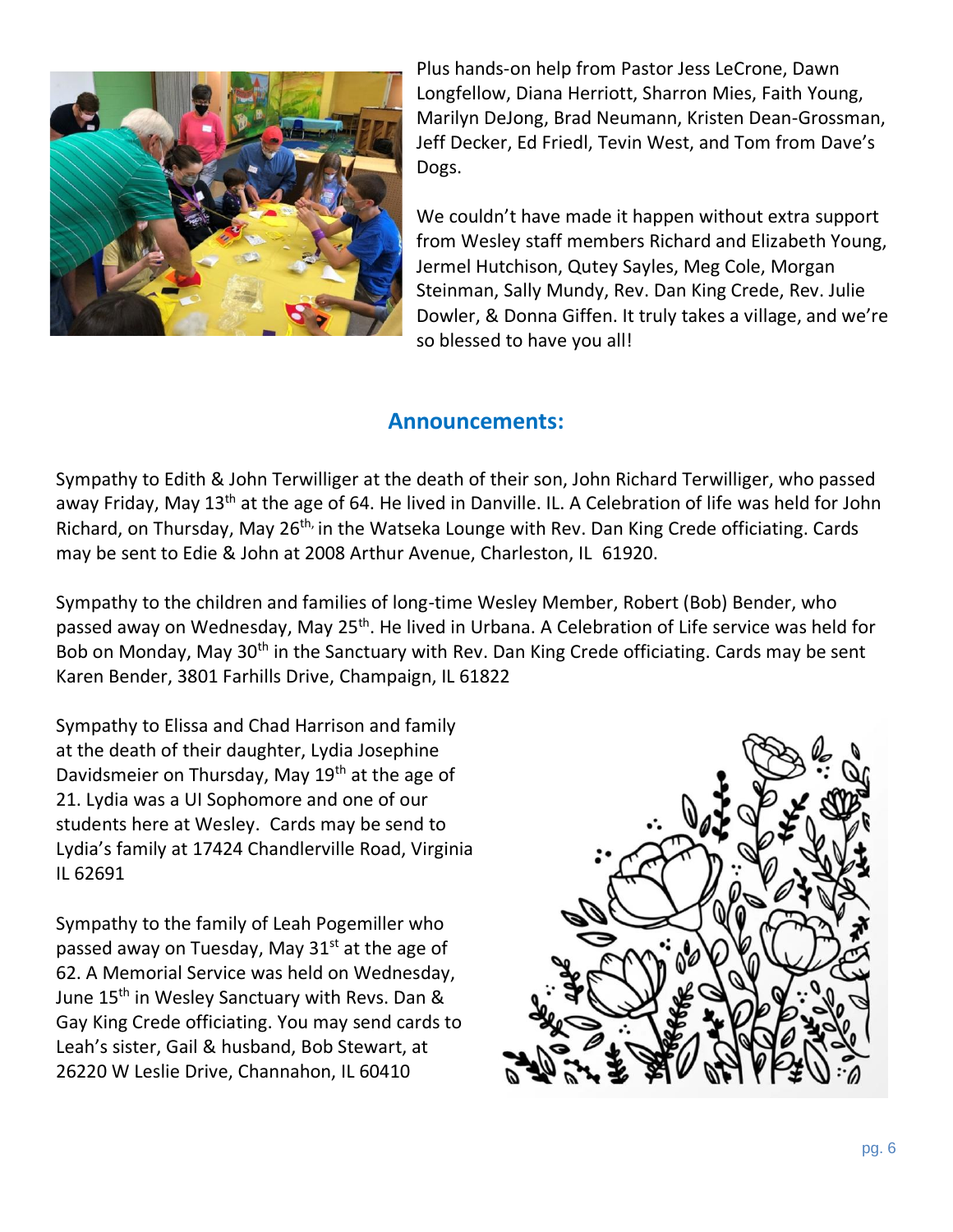

#### **Food Truck Party!**

Thank you to Liz Martin and Barbara Hughes for including the food pantry in this year's VBS fun. Pantry director, Dawn Longfellow, helped bring the Wesley Mobile Pantry to life as part of the food truck themed lessons. The children attending camp collected spare coins to donate to the pantry because we learned that God can make even the smallest donations feed thousands. THANK YOU!



#### **Welcoming Our Guests Back Inside**

As COVID restrictions began to ease and everyone hesitantly returns to their old patterns, the food pantry welcomed guests back inside at our June evening and Parkland distributions. After over two years in drive-thru mode, we are excited to return to the shopping experience that defines our pantry: lots of smiling, helpful volunteers to interact with our guests and make them feel welcome while they shop in a welcoming, dignified manner from a wide variety of choices. While we tried our best to bring that atmosphere to our drive-thru, it just hasn't been quite the same. We heard guests that have never been in our Rm. 50 pantry express things like "this is really nice" and "there are so many things to choose from." Some of the best compliments we receive are when guests feel welcome enough to refer a friend in need or return to volunteer in future weeks because they had such a warm experience when they visited. We're very grateful that both of these have happened repetitively this past month.

## amazonsmile

#### **Support the Pantry with Amazon Smile**

Are you a frequent Amazon shopper? Start your shopping trips at smile.amazon.com and you can generate donations to your favorite charities. If you'd like to support the pantry, be sure to

choose "Wesley Urbana United Methodist Church" when prompted to choose a charitable organization to receive your donations. Once you're set up, 0.5% of the price of eligible purchases will come back to the pantry. You can also send items we need directly to the pantry when you purchase items from our charity list at smile.amazon.com.